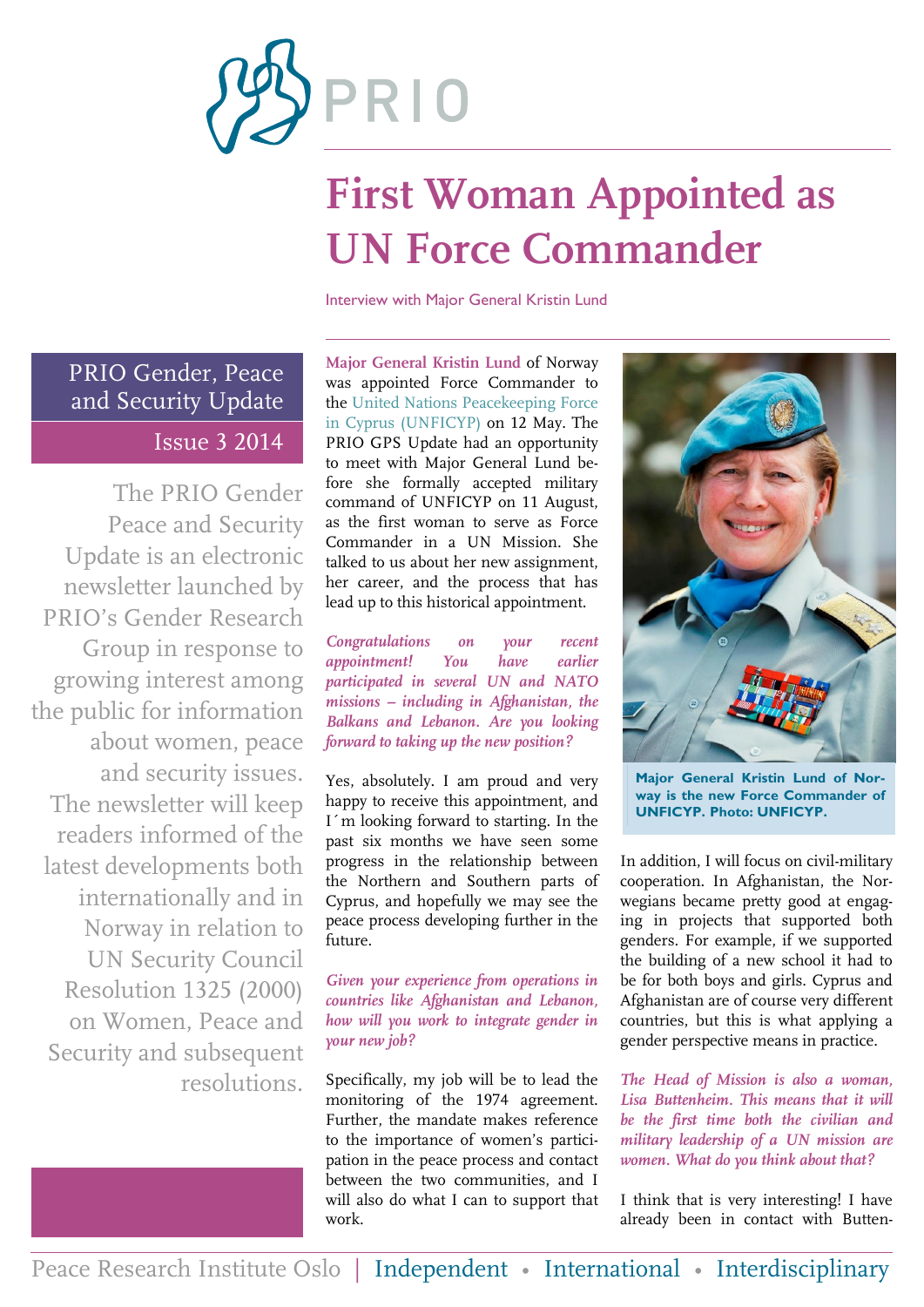heim and look forward to working with her. The Security Adviser in the mission is also a woman, which means that the top leadership are all women.

Relationship building and communication skills are very important in this job. Buttenheim enjoys a good reputation in both parts of Cyprus, and she has taken on an enhanced role in the peace process. I believe women are often pretty good in building relationships and trust, and my job will be to support the SRSG in this work.

Department of Peacekeeping Operations (DPKO), the Norwegian Mission to the UN, and other country missions to the UN. Then, last year the Norwegian Mission to the UN received a letter from DPKO with a request to suggest a female candidate to the mission in Cyprus.

*You were also the first woman in Norway to receive the rank of Major General, one of many "firsts" in your career; was it a conscious choice to be a role model for other women in the military?*



**Kristin Lund at the inauguration ceremony on 11 August. Behind from the left is Lund's predecessor, General Liu, and Head of Mission, Lisa Buttenheim. Photo: UNFICYP.**

#### *How was the process leading up to this appointment?*

After I was appointed Chief of Staff of the Norwegian Home Guard in 2009, the Chief of Defence asked me what I wanted to do next. I told him that I would like another assignment abroad. Later I was approached by the Ministry of Defence who asked whether the Defence Minister could report my candidacy when addressing the UN General Assembly. About three years ago, I went on a trip to New York together with three Norwegian members of parliament where we met with the UN

One thing that men are often very good at, and which I adopted early on in my career, is thinking and acting strategically. I have tried to always think two steps ahead, and to choose my next position wisely even if it was not necessarily my first choice. I did this in order to build enough experience to give me a greater freedom of choice down the line. So in that sense, you could say it has been a conscious choice.

I have also been active in the Norwegian network for female military officers since the 1980s. It is important to have the support of a network, because it takes a long time before you are confident enough to completely trust in yourself.

Gaining broad experience has been valuable, and has helped me in my career. But there have also been individuals around me who have offered me support and guidance – those men who have faith in themselves also have faith in others, including women. One example is Major General Robert Mood (former head of the UN mission in Syria (UNSMIS)), who worked hard to get me into the Army War College in the US where I completed a master's degree in 2007. When I arrived I was the first female student from a foreign country.

*What about those who were less supportive? During your 34 years in the Armed Forces you must have experienced some resistance?*

Of course there has been a lot of opposition as well. It has been a tough battle at times. Many men become insecure when they are not used to dealing with female colleagues in the field.

When I was stationed in the Brigade North in Northern Norway in the early 1980s, I felt I had to do the job twice as well as the men. My troop commander was opposed to women in the armed forces, and in the beginning he sometimes made his feelings about this apparent. But after a year he approached me and told me that he had been convinced that I had a role to play in the armed forces.

I believe that if we reach a level of 20 – 30 % women in the armed forces things will start to get easier. I also believe that with new generations, the attitudes and practices will also change. People who have seen and experienced the roles that women and gender perspectives play in the field generally become supportive of the issue.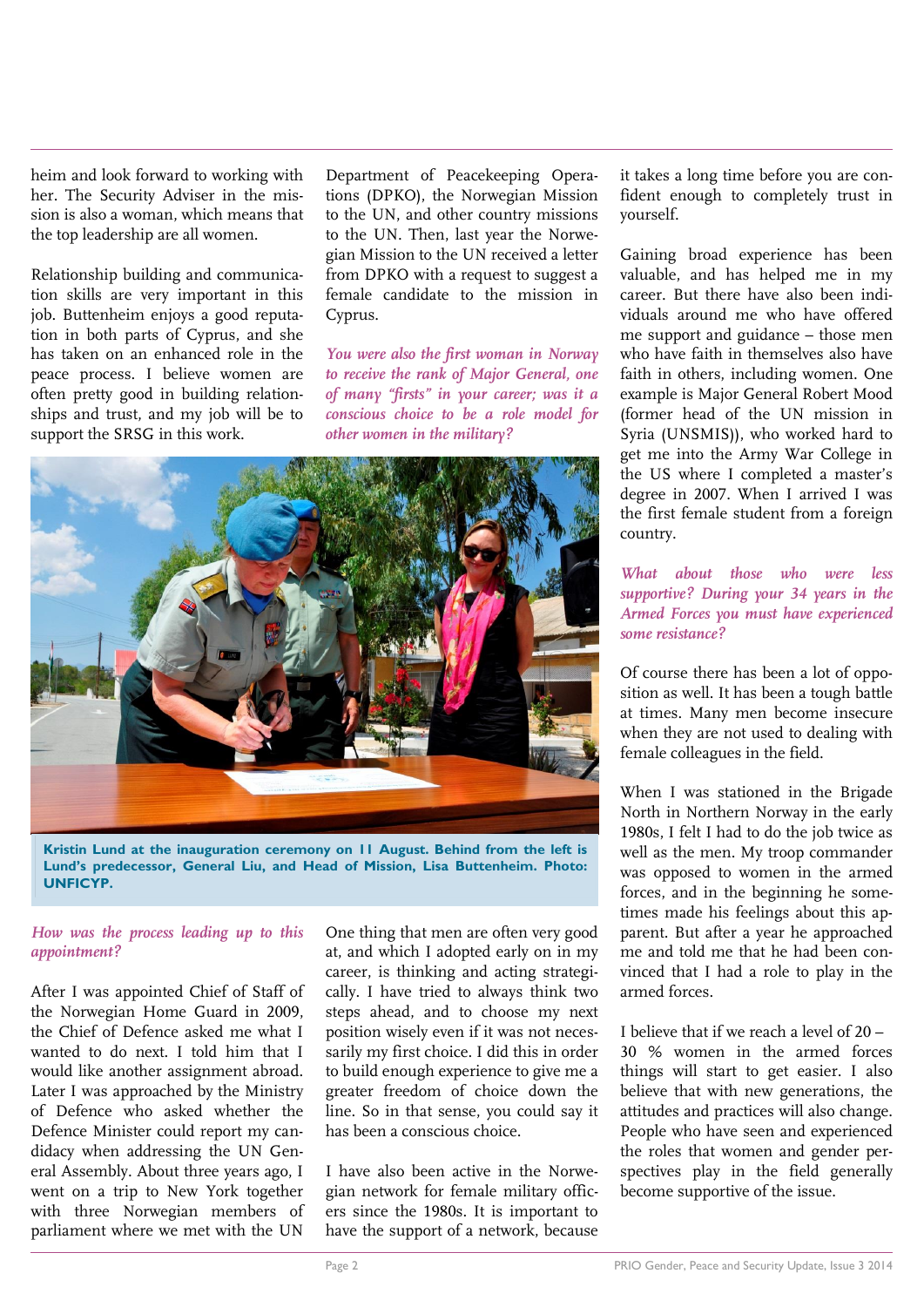#### *What were the reactions at home when you accepted assignments to serve in operations abroad?*

There were many different reactions, and people giving advice on what to do or not to do. A lot of people thought we shouldn't go. But when we arrived we saw that we were needed as women. For example, there would be no female guards at the roadblocks or customs checkpoints. The rules were that the husband should search his wife, but in reality this allowed women to smuggle things under their clothes.

This is why I cannot underline enough the importance of having women in these positions. Without them, we are not able to do our job and can only reach 50% of the population. How are we supposed to achieve progress if we cannot reach out to everyone?

*On the issue of recruitment: Norway has recently adopted compulsory military service for women from 2016. This decision has received criticism from various actors. Some feel that women do not belong in the military, while others wonder why Norway does not professionalize the military rather than expanding the compulsory service. What is your view on the issue?*

I think it is very important in a democratic country that the duty and burden of protecting the country is shared by both men and women. I also believe that the armed forces should reflect the population. Further, women represent 50% of the population in the countries where we serve. If we are not able to talk to the women, we are missing a lot of important outreach and information.

I have had the privilege of opening several schools in Afghanistan, and there I have seen hope in the eyes of the girls. I don't necessarily think it would have been the same if it was a man who was opening those schools. I believe it makes a difference that I, as a woman, can show that it is possible for

women to take up positions that are usually held by men.

*You will be one of the few Norwegian military personnel currently serving in a UN mission. Compared to the 1990s, Norway has reduced its contribution of personnel to traditional "Blue Helmet" UN operations, but has been heavily involved in the NATO/ISAF force in Afghanistan since 2002. Now that Norway is withdrawing its personnel from Afghanistan, do you think this could lead to an increase in the Norwegian contribution to UN operations in the future?*

We have seen that our involvement in Afghanistan has come at the expense of priorities at home, so now we need to et our peace structures up and running again. But I think it is very important that Norway shows that it takes responsibility for supplying personnel as well as funding to UN peacekeeping operations. It does not necessarily have to be in the large numbers.

### New Global Study on UNSCR 1325

**On 10 September** a new global study to review progress and challenges with the implementation of UN Security Council Resolution 1325 on Women, Peace and Security was launched in New York. The announcement was made at a special event organized by UN Women, Ireland and the United Arab Emirates.

**The Global Study** was called for by the UN Security Council in Resolution 2122 (2013), and will feed into the High-Level Review and the 15th Anniversary of UNSCR 1325 in October 2015. The study is expected to be completed by mid-2015.

**Radhika Coomaraswamy,** former Special Representative of the SecretaryGeneral on Children in Armed Conflict, and former Special Rapporteur on Violence Against Women, will be the lead author of the study. At the New York event she emphasised the need to include in the study issues that were not part of the original resolution, including the rise of violent extremism, and the use of new technologies to inform and protect (see the [press re](http://www.unwomen.org/en/news/stories/2014/9/launch-of-global-study-on-resolution-1325)[lease\)](http://www.unwomen.org/en/news/stories/2014/9/launch-of-global-study-on-resolution-1325).



**Radhika Coomaraswamy. Photo: UN Women/Ryan Brown**

**Coomaraswamy will be** supported in her work by a High-Level Advisory Group comprising of the following 18 members: Ms. Madeleine Rees (United Kingdom), Ms. Elisabeth Rehn (Finland), Major General Patrick Cammaert (Netherlands), Ms. Luz Mendez (Guatemala), Ms. Liliana Andrea Silva Bello (Colombia), Ms. Sharon Bhaghwan Rolls (Fiji), Ambassador Anwarul Chowdhury (Bangladesh), Ms. Leymah Gbowee (Liberia), Ms. Ruth Ochieng (Uganda), Ms. Yasmin Sooka (South Africa), Ms. Alaa Murabit (Canada/Libya), Ms. Maha Abu Dayyeh (Palestine/Israel), Mr. Youssef Mahmoud (Tunisia), Ms. Julia Kharashvili (Georgia), Ms Igballe Rogova (Kosovo), Ms. Pramila Patten (Mauritius), and Ms. Bandana Rana (Nepal).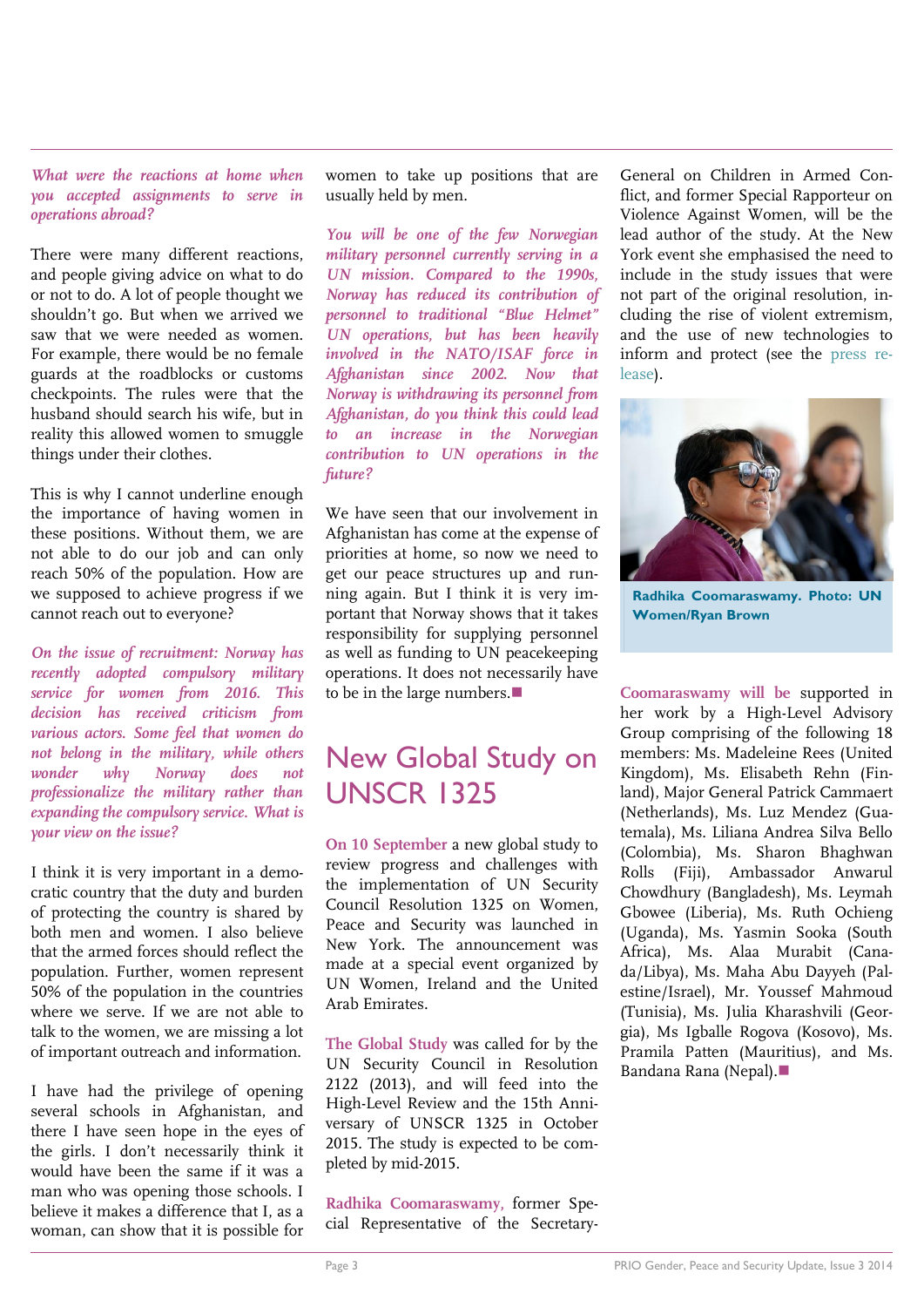### SVAC project: Successful academic workshop on sexual violence in armed conflict

**The [SVAC project](http://www.prio.org/Projects/Project/?x=932) at PRIO** organized an academic workshop assembling a group of experts on sexual violence in armed conflict. The event was held 2-3 September at the Women and Public Policy Program at the Kennedy School of Government at Harvard University, and was made possible with funding support from the Norwegian Research Council and the Folke Bernadotte Academy.

**Over the two days** of the workshop, participants presented and discussed 20 working papers. The themes reflected key topics at the frontier of the research agenda on conflict-related sexual and gender-based violence. The participants also discussed the future prospects for research in the field, and how academic research can be best positioned to inform policy and to make a difference.

**A major aim** of the workshop was to take stock of the latest social science research on conflict-related sexual violence from both quantitative and qualitative perspectives, as well as to bring together some of the most innovative work in the field in order to advance the theoretical and empirical understanding of conflict-related sexual violence during wartime and its aftermath.

**The workshop** had two additional goals. First, the workshop served as the informal launch of the SVAC dataset that Ragnhild Nordås and Dara Kay Cohen have spearheaded over the last several years, along with the support and guidance of the advisory group, many of whom also attended the workshop. The SVAC dataset was publicly released in

June 2014, along with a data feature article in the Journal of Peace Research, and the dataset and codebook are now available for download at [www.sexualviolencedata.org.](http://www.sexualviolencedata.org/) Second, the workshop was intended to encourage scholars to begin using the SVAC data in their research, and indeed, a number of papers at the workshop incorporated the SVAC data. In the future, we believe that important research insights will emerge from these contributions.

**Based on the themes** of the panels, the direction that the field of social science research on wartime sexual violence and some of the emerging debates in the field include:

- A concern about the disconnect between research and policy, and the "stickiness" of conventional wisdoms in the policy discourse despite their lack of evidence in the research
- The costs and benefits of aggregating "sexual violence" into one broad category or disaggregating it

into specific forms of violence against particular victim groups

- A growing debate over the connections (or lack thereof) between public, political and wartime acts of sexual violence, versus private, intimate and peacetime acts of sexual violence
- An increasing interest in the lesswell-studied groups of victims like men and boys (and, to a lesser extent, hidden types of perpetrators, including women)

**The papers that** were presented and discussed comprise a dynamic research program—but one that is, unfortunately, often absent from policy debates. For instance, social scientists were almost completely excluded from the June 2014 Global Summit to End Conflict-Related Sexual Violence in London. The workshop concluded with a discussion on the role of the academic community in policy and practice, and how the research we do can better inform relevant actors—and hopefully make a difference.



**Participants at the SVAC workshop which was organized at Harvard University 2-3 September. Photo: Ragnhild Nordås, PRIO.**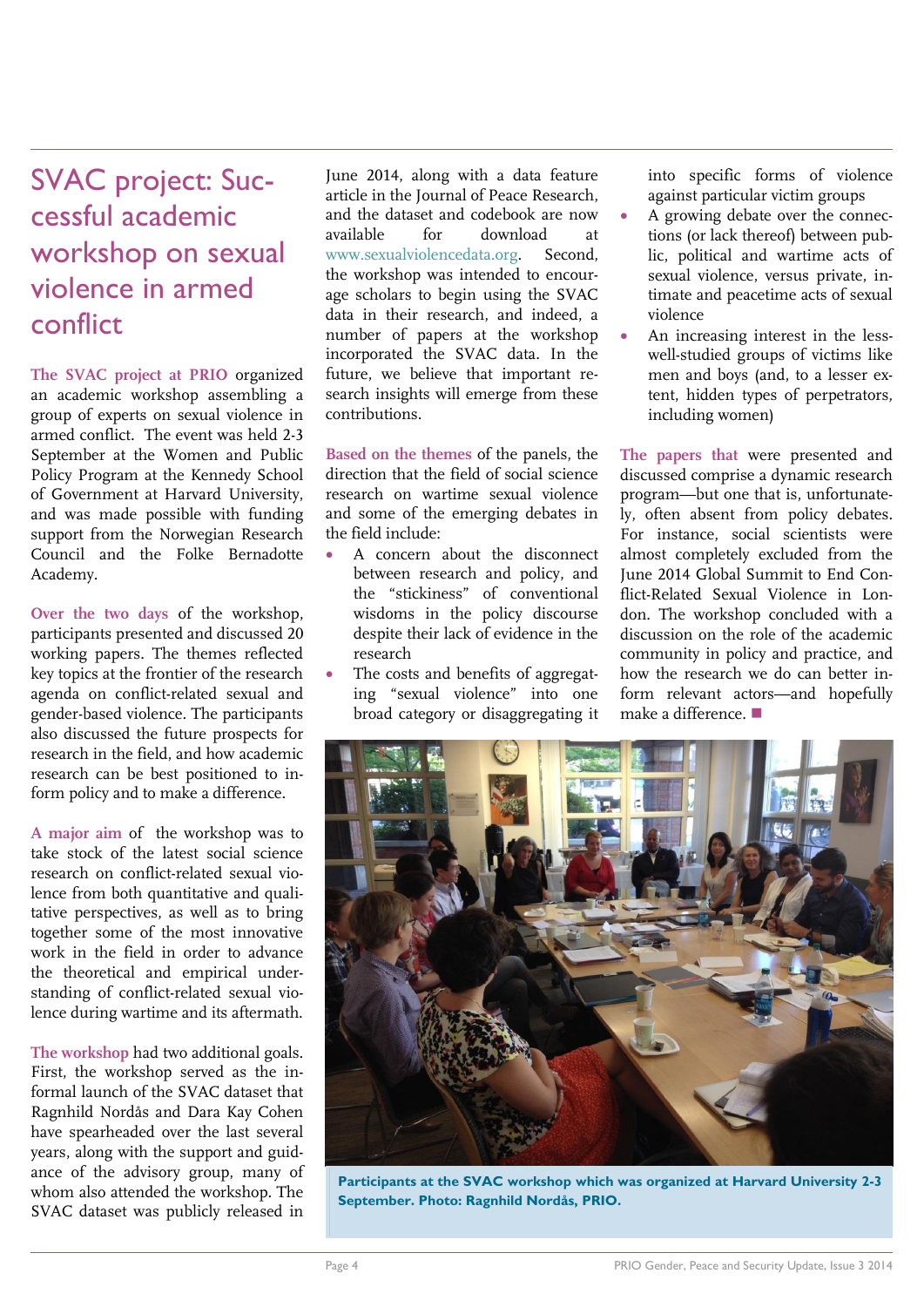### International News

**Major General Kristin Lund** (Norway) took office as Force Commander to the United Nations Peacekeeping Force in Cyprus (UNFICYP) on 11 August (see separate story).

**Ellen Margrethe Løj** (Denmark), former SRSG and Head of the UN Mission in Liberia, was appointed SRSG and Head of the UN Mission in South Sudan (UNMISS) on 23 July, succeeding Hilde Johnson (Norway).

**A new global study** to review progress and challenges with the implementation of UN Security Council Resolution 1325 on Women, Peace and Security was launched in New York on 10 September (see separate story).

**Louise Allen** is the new Executive Coordinator of the NGO Working Group on Women, Peace and Security. She took over the position from Sarah Taylor on 16 September.

**UN Women and Emma Watson,** UN Women Goodwill Ambassador, launched the [HeForShe campaign](UN%20Women%20and%20Emma%20Watson,%20UN%20Women%20Goodwill%20Ambassador,%20launched%20the%20HeForShe%20campaign%20at%20a%20special%20event%20at%20United%20Nations%20Headquarters,%20New%20York,%20on%2020%20September.%20Emma%20Watson’s%20speech%20on%20feminism%20is%20available%20from%20the%20UN%20Women%20website.) at a special event at United Nations Headquarters in New York on 20 September. Emma Watson's speech, *"Gender equality is your issue too",* is available from the [UN Women website.](http://www.unwomen.org/en/news/stories/2014/9/emma-watson-gender-equality-is-your-issue-too)

**The North Atlantic Treaty Organization (NATO)** adopted a new [policy](http://www.nato.int/cps/en/natohq/official_texts_109830.htm?selectedLocale=en) and [ac](http://www.nato.int/nato_static_fl2014/assets/pdf/pdf_2014_06/20140626_140626-wps-action-plan.pdf)[tion plan](http://www.nato.int/nato_static_fl2014/assets/pdf/pdf_2014_06/20140626_140626-wps-action-plan.pdf) for the implementation of UN Security Council Resolution 1325 on Women, Peace and Security in June.

**The North Atlantic Treaty Organization (NATO)** released a [Progress report on](http://www.nato.int/cps/en/natohq/official_texts_112846.htm?selectedLocale=en)  [the implementation of the](http://www.nato.int/cps/en/natohq/official_texts_112846.htm?selectedLocale=en)  [NATO/EAPC Policy and Action Plan](http://www.nato.int/cps/en/natohq/official_texts_112846.htm?selectedLocale=en)  [on Women, Peace and Security](http://www.nato.int/cps/en/natohq/official_texts_112846.htm?selectedLocale=en) on 5 September.

**Marriët Schuurman** (the Netherlands) has been appointed the new NATO Special Representative for Women, Peace and Security, succeeding Mari Skåre (Norway) who has held the post since 2012.

## News from Norway

**The Norwegian Ministry** of Foreign Affairs organized a civil society consultation on the new strategy for Women, Peace and Security on 2 September.

**The Norwegian Afghanistan Committee** organized [a seminar with Dr.Khadija,](http://www.afghanistan.no/Artikler/2546.html)  [an Afghan physician, and Kristin Sol](http://www.afghanistan.no/Artikler/2546.html)[berg, a Norwegian journalist,](http://www.afghanistan.no/Artikler/2546.html) at Litteraturhuset, Oslo, on 18 September. Dr. Khadija is the head of several midwife schools in Afghanistan and the main character in [Solberg's new book](http://www.aschehoug.no/nettbutikk/livets-skole.html) *Livets [skole](http://www.aschehoug.no/nettbutikk/livets-skole.html)* ("School of Life").

## News from PRIO

**The Research Network** on Gender, Peace and Security held its summer meeting at PRIO on 27 August 2014. The Research Network is coordinated by PRIO Researcher Torunn L. Tryggestad.

**The [SVAC project](http://www.prio.org/Projects/Project/?x=932)** at PRIO organized an academic workshop on sexual violence in armed conflict on 2-3 September at the Women and Public Policy Program at the Kennedy School of Government at Harvard University (see separate story).

#### **Torunn L. Tryggestad**

 Gave a brief introduction at brainstorming meeting on the new strategy for the implementation of UN SCR 1325 on Women, Peace

and Security. 21 August, Ministry of Foreign Affairs/Norwegian Agency for Development Cooperation, Oslo.

- Organized and chaired the summer meeting of the Research Network on Gender, Peace and Security, 27 August, PRIO.
- Met with Dr Khadija Safi, from the Kabul Office of the Norwegian Afghanistan Committee, 19 September, PRIO.

#### **Ragnhild Nordås**

 Organized an academic workshop on sexual violence in armed conflict on 2-3 September for the SVAC project (see separate story).

#### **Gudrun Østby**

- Two paper presentations at the SVAC (Sexual Violence and Armed Conflict) workshop, Harvard University, Cambridge, MA, 2–3 September (see separate story):
- Østby, Gudrun, 2014. Violence Begets Violence: Armed Conflict and Domestic Sexual Violence in Sub-Saharan Africa. Paper presented at the SVAC (Sexual Violence and Armed Conflict) workshop, Harvard University, Cambridge, MA, 2–3 September.
- Rustad, Siri; Gudrun Østby & Ragnhild Nordås, 2014. Artisanal mining, conflict and sexual violence: Micro-level evidence from the Democratic Republic of the Congo. Paper presented at the SVAC (Sexual Violence and Armed Conflict) workshop, Harvard University, Cambridge, MA, 2-3 September.■

## Recent

### **Publications**

**Alhussein, Eman (2014)** [Triangle of](http://peacebuilding.no/var/ezflow_site/storage/original/application/ef4fe5e44ede4d362d60a6804ed40437.pdf)  [change: the situation of women in Sau-](http://peacebuilding.no/var/ezflow_site/storage/original/application/ef4fe5e44ede4d362d60a6804ed40437.pdf)